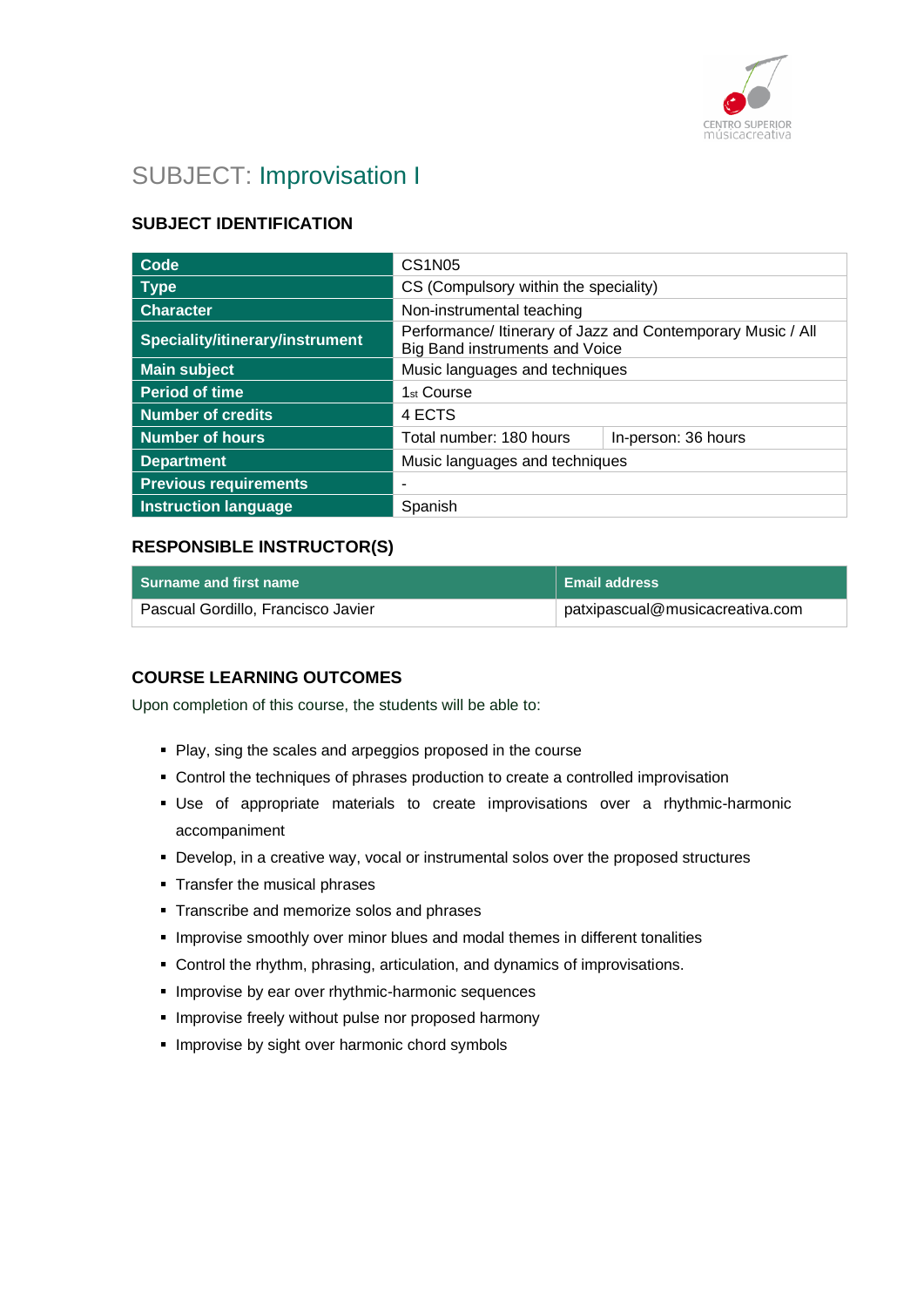

### **COURSE CONTENT**

| <b>Thematic block</b>                             | <b>Themes / Repertoire</b>                                                                                                                                                            |
|---------------------------------------------------|---------------------------------------------------------------------------------------------------------------------------------------------------------------------------------------|
| I. - Minor blues                                  | THEME 1: Minor blues resources                                                                                                                                                        |
| II.- Rhythm Changes and<br><b>Standards forms</b> | THEME 2: Stylistics resources                                                                                                                                                         |
|                                                   | THEME 3: Use of major triads a whole-step apart                                                                                                                                       |
| III. - Hexatonics                                 | THEME 4: Study of the rest of options more frequently used pair<br>triads                                                                                                             |
| <b>IV.</b> - Outlines                             | THEME 5: II-, V, I Outlines in minor keys and in circle of fifths<br>harmonic connections                                                                                             |
|                                                   | THEME 6: Modification of outlines thought passing notes, 3579 and<br>enclosures and minor key                                                                                         |
|                                                   | THEME 7: Melodic minor mode, Mixolidian b9 b13, locrian mode                                                                                                                          |
| V.- Bebop                                         | THEME 8: Bebop resources in minor tonality                                                                                                                                            |
|                                                   | THEME 9: Use of altered, diminished and hexatonic scales                                                                                                                              |
| VI. - Digital patterns                            | THEME 10: 1235 and 1345 patterns starting from the 5th and 9th.<br>Other 4-note formulas. Basic inversions                                                                            |
| VII. - Pentatonics                                | THEME 11: Pentatonic m7b5, major b6, major b2, whole tone<br>pentatonic, poli pentatonics                                                                                             |
| VIII. - Melodic rhythm<br>resources               | THEME 12: Development and application of swing 8th notes vs.<br>even 8th notes, phrasing, use of silence as a creative tool to<br>improvise, dynamic and density design of the solos. |
|                                                   | THEME 13: Improvisation with rhythmic fragmentation in 3,5 y 7.<br>Rhythm displacements                                                                                               |
|                                                   | THEME 14: Rhythm displacements, augmentation, and<br>diminishment. Motivic improvisation.                                                                                             |
|                                                   | THEME 15: Free group improvisation                                                                                                                                                    |
| IX. - Free improvisation<br>resources             | THEME 16: Improvisation by ear                                                                                                                                                        |
|                                                   | THEME 17: Sight-reading Improvisation                                                                                                                                                 |
| X. - Transcriptions                               | THEME 18: Memorization of solos and solo fragments in different<br>styles and over the worked forms during the academic course                                                        |
| XI. - Improvisation analysis<br>and exercises     | THEME 19: Melodic analysis of solos and transcriptions                                                                                                                                |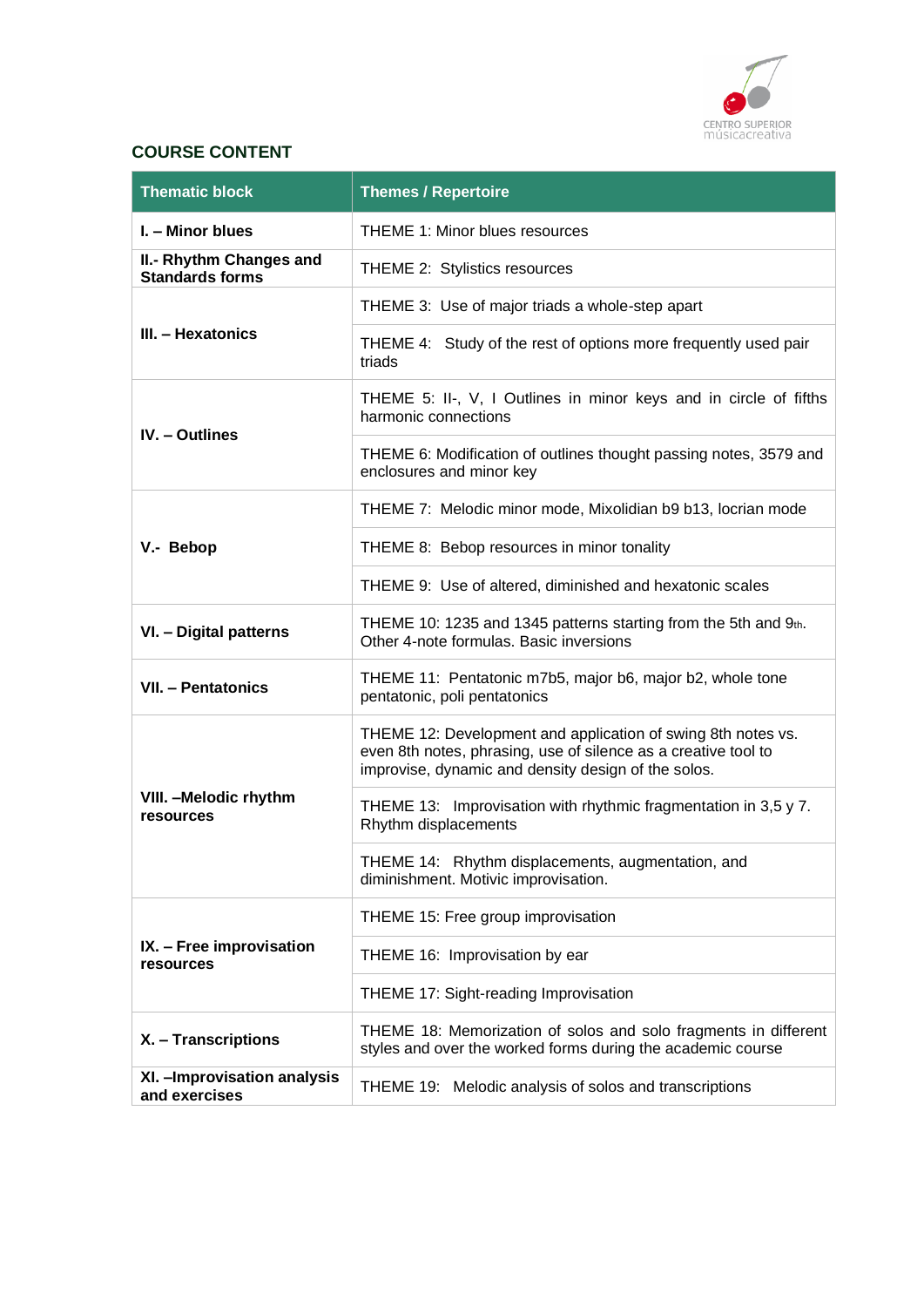

### **STUDENT´S STUDY HOURS PLANNING**

| <b>Activity type</b>                                           | <b>Total hours</b>   |
|----------------------------------------------------------------|----------------------|
| <b>Theoretic activities</b>                                    | 6 hours              |
| <b>Practice activities</b>                                     | 43 hours             |
| Other mandatory training activities (seminars, workshops etc.) | 2 hours              |
| <b>Test taking</b>                                             | 3 hours              |
| <b>Student self-study hours</b>                                | 100 hours            |
| <b>Practice preparation</b>                                    | 26 hours             |
| <b>Total student working hours</b>                             | $54+126 = 180$ hours |

### **METHODOLOGY**

| <b>Theoretical activities</b>                                                | Theoretical/conceptual explanations and analysis of different<br>examples coming from all the most relevant music styles.                                                                                            |
|------------------------------------------------------------------------------|----------------------------------------------------------------------------------------------------------------------------------------------------------------------------------------------------------------------|
| <b>Practical activities</b>                                                  | Practical application of what has been studied in class through<br>transcriptions, collective group intonation, performance with<br>instrument, sight-reading, rhythms and melodies composition and<br>improvisation |
| <b>Other training mandatory</b><br>activities (workshops,<br>seminars, etc.) | Thematic sessions with visiting professors                                                                                                                                                                           |

### **CALIFICATION CRITERIA AND TOOLS**

the control of the control of the control of

| <b>Theoretical activities</b>                                                   | <b>Participation:</b> The students must actively participate in class, proving<br>interest and/or understanding of the content covered.<br>Continuous evaluation: The students must fulfil the requested<br>assignments during the whole academic course, proving research<br>ability and practice synthesis skills concerning theoretical concepts in<br>performance.                                                                                                                                                                                                                                          |
|---------------------------------------------------------------------------------|-----------------------------------------------------------------------------------------------------------------------------------------------------------------------------------------------------------------------------------------------------------------------------------------------------------------------------------------------------------------------------------------------------------------------------------------------------------------------------------------------------------------------------------------------------------------------------------------------------------------|
| <b>Practical activities</b>                                                     | Participation: The students must actively participate in class, proving<br>interest and/or understanding of the content covered.<br>Continuous evaluation: The students must fulfil the requested practical<br>assignments during the whole academic course based on to team-<br>work dynamics and also prove writing and oral skills, beside<br>performing skills.<br>Performance exams: The students must take at least two exams<br>during the academic course in order to show the practical skills<br>acquired and the practical assimilation of the course contents,<br>following the tests instructions. |
| <b>Other educational mandatory</b><br>activities (workshops,<br>seminars, etc.) | <b>Participation:</b> The students must actively participate in the different<br>events as considered by the instructor or by Degree the coordinators.                                                                                                                                                                                                                                                                                                                                                                                                                                                          |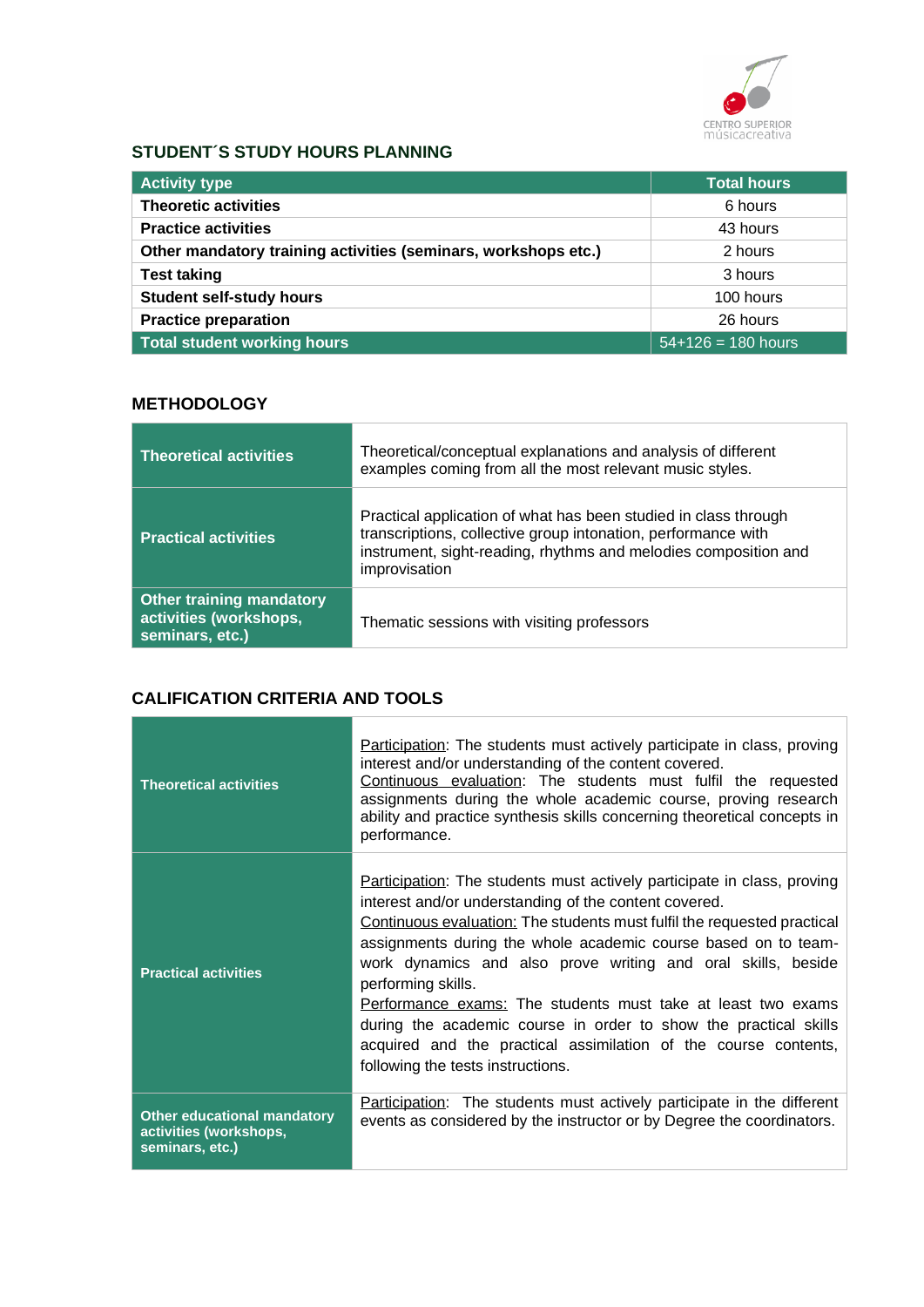

### **EVALUATION CRITERIA**

| <b>Theoretical activities</b>                                                | To develop in a reasoned way, a conceptual/ theoretical framework<br>and analyse consequently examples of the most relevant music<br>styles and the personal performing techniques |  |
|------------------------------------------------------------------------------|------------------------------------------------------------------------------------------------------------------------------------------------------------------------------------|--|
| <b>Practical activities</b>                                                  | To apply the theory studied in class through transcriptions, group<br>intonation, performance with instrument, sight-reading and<br>composition of rhythms and melodies.           |  |
| <b>Other training mandatory</b><br>activities (workshops,<br>seminars, etc.) | To attend and participate in the relevant events for their education<br>(Meet the artists sessions, invited professors sessions, concerts<br>and rehearsals)                       |  |

### **GRADE DETERMINATION SYSTEM**

#### **Grade determination system in continuous assessment**

|                       | Grade percentage |
|-----------------------|------------------|
| Participation         | 10%              |
| Continuous assessment | <b>20%</b>       |
| Mid-term exam         | <b>20%</b>       |
| Final exam            | 50%              |
| Total                 | 100%             |

#### **Grade determination system in cases of loss of continuous assessment right**

|                        | <b>Grade percentage</b> |
|------------------------|-------------------------|
| Final exam             | 80%                     |
| $\tau$ <sub>otal</sub> | 80%                     |

#### **Grade determination system for the extraordinary assessment call**

|             | <b>Grade percentage</b> |
|-------------|-------------------------|
| Retake exam | 100%                    |
| Total       | 100%                    |

#### **Grade determination system for students with disabilities**

In principle, the grade determination system for students with disabilities will be carried out following the criteria set for the rest of the students, ensuring equal opportunities and conditions for all the students. However, if necessary, the instructor in charge will take into account the type of disability of the concerned student. Should the situation apply, the assessment conditions will be adapted in accordance to the limitations of the corresponding disability.

These considerations will be established once the concerned student enrols in the corresponding courses. For the official records, the student and/or the student representative will be requested to present the corresponding disability report for the official accreditation.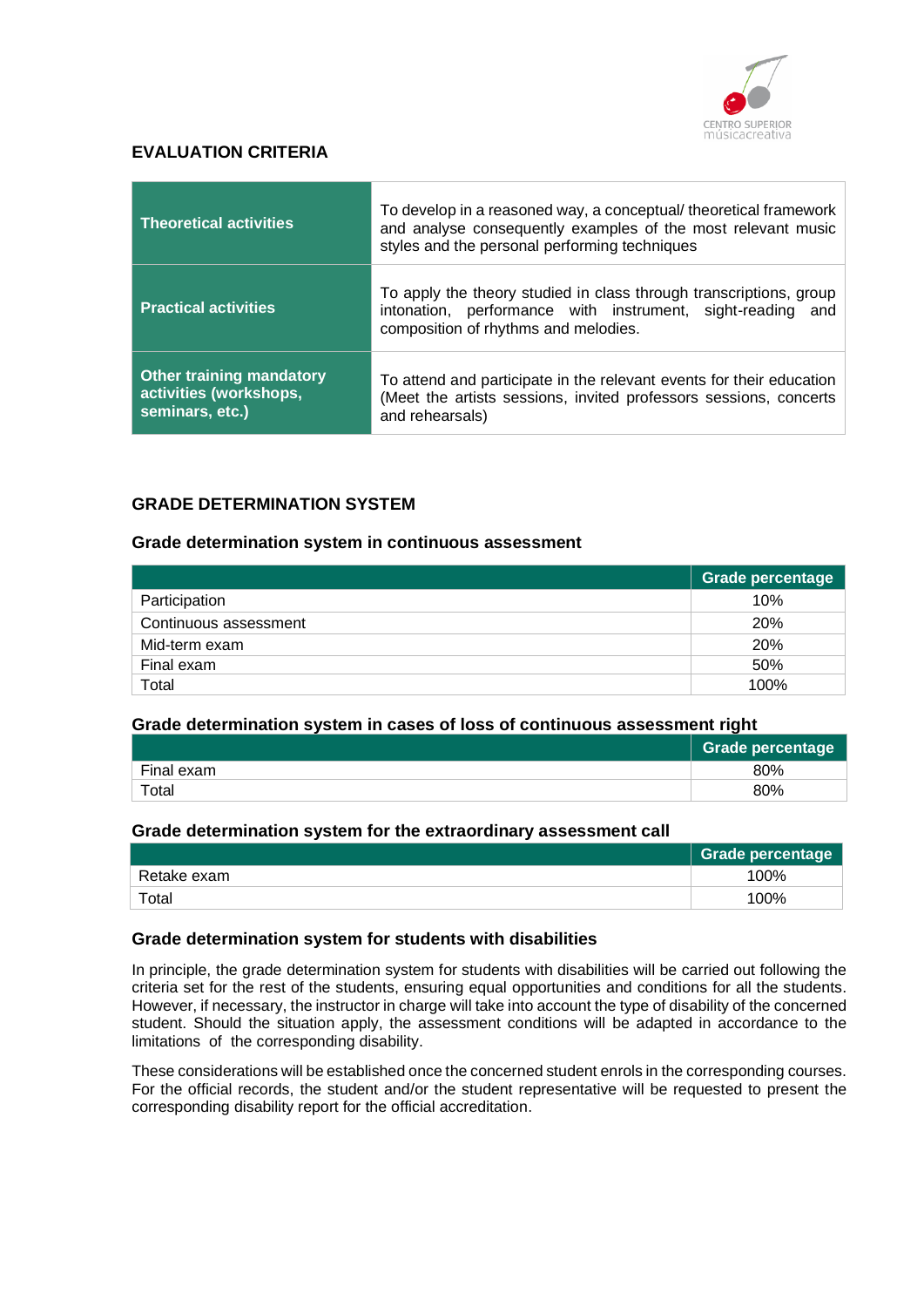

|                       | <b>Grade percentage</b> |
|-----------------------|-------------------------|
| Participation         | 10%                     |
| Continuous evaluation | <b>20%</b>              |
| Mid-term exam         | <b>20%</b>              |
| Final exam            | 50%                     |
| Total                 | 100%                    |
|                       |                         |

# **RESOURCES AND BIBLIOGRAPHY**

# Campus virtual<https://musicacreativa.classlife.education/>

# **Bibliography**

| <b>Tittle</b>    | Jazz theory resources volumen 1 y 2 |
|------------------|-------------------------------------|
| <b>Author</b>    | Bert Ligon                          |
| <b>Publisher</b> | Hal-Leonard                         |
|                  |                                     |
| <b>Tittle</b>    | Melodic structures                  |
| <b>Author</b>    | Jerry Bergonzi                      |
| <b>Publisher</b> | <b>Advance Music</b>                |
|                  |                                     |
| <b>Tittle</b>    | Pentatonics                         |
| <b>Author</b>    | Jerry Bergonzi                      |
| <b>Publisher</b> | <b>Advance Music</b>                |

### **Complementary bibliography**

| <b>Tittle</b>    | Melodic Rhythms      |
|------------------|----------------------|
| <b>Author</b>    | Jerry Bergonzi       |
| <b>Publisher</b> | <b>Advance Music</b> |
|                  |                      |
| <b>Tittle</b>    | How to Improvise     |
| <b>Author</b>    | Hal Crook            |
| <b>Publisher</b> | <b>Advance Music</b> |
|                  |                      |
| <b>Tittle</b>    | Hexatonics           |
| <b>Author</b>    | Jerry Bergonzi       |
| <b>Publisher</b> | <b>Advance Music</b> |

# **Webpages of interest**

| Address 1 | www.jazzstandards.com      |
|-----------|----------------------------|
| Address 2 | www.learnjazzstandards.com |